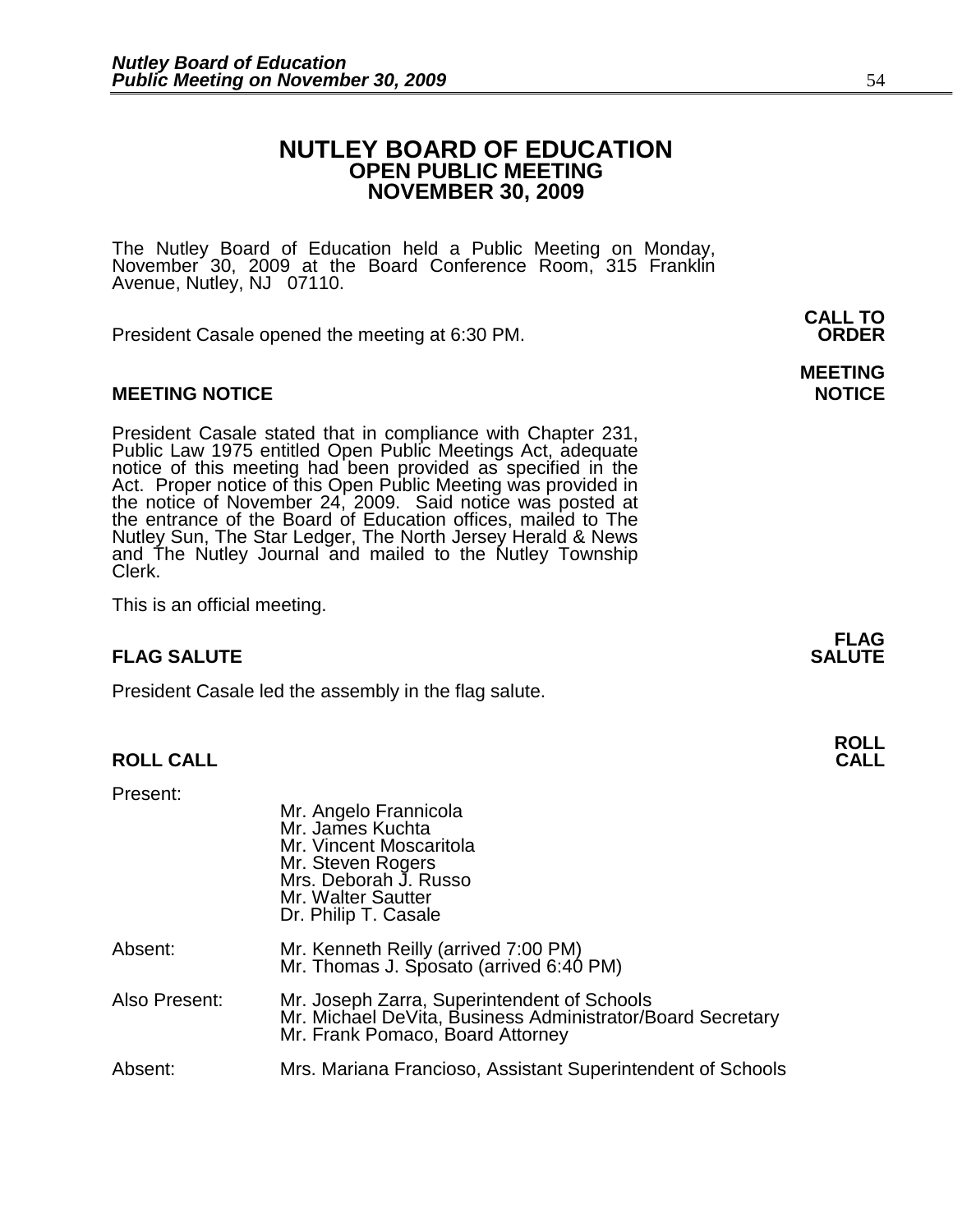# **MOTION TO ADJOURN TO EXECUTIVE SESSION**

At 6:35 PM Trustee Moscaritola moved, and Trustee Kuchta seconded, the following resolution:

WHEREAS, the Board of Education will be discussing matters exempt from public discussion pursuant to N.J.S.A. 10:4-12,

NOW, THEREFORE, BE IT RESOLVED that the Board of Education recess to Closed Executive Session at this time to discuss the following:

Personnel

 BE IT FURTHER RESOLVED that the results of the discussions will be made public by inclusion on the agenda of a subsequent meeting of the Board of Education or when the reasons for discussing such matters in closed session no longer exist.

The motion was approved by voice vote.

# **RECONVENE MEETING RECONVENE**

At 8:00 PM Trustee Kuchta moved, Trustee Russo seconded, and the Board unanimously approved by voice vote a motion to reconvene the public meeting.

# **ROLL CALL CALL**

Present:

|               | Mr. Angelo Frannicola<br>Mr. James Kuchta<br>Mr. Vincent Moscaritola<br>Mr. Kenneth Reilly<br>Mr. Steven Rogers<br>Mrs. Deborah J. Russo<br>Mr. Walter Sautter<br>Mr. Thomas J. Sposato<br>Dr. Philip T. Casale |
|---------------|-----------------------------------------------------------------------------------------------------------------------------------------------------------------------------------------------------------------|
| Also Present: | Mr. Joseph Zarra, Superintendent of Schools<br>Mr. Michael DeVita, Business Administrator/Board Secretary<br>Mr. Frank Pomaco, Board Attorney                                                                   |
| Absent:       | Mrs. Mariana Francioso, Assistant Superintendent of Schools                                                                                                                                                     |

# **EXECUTIVE**

**ROLL**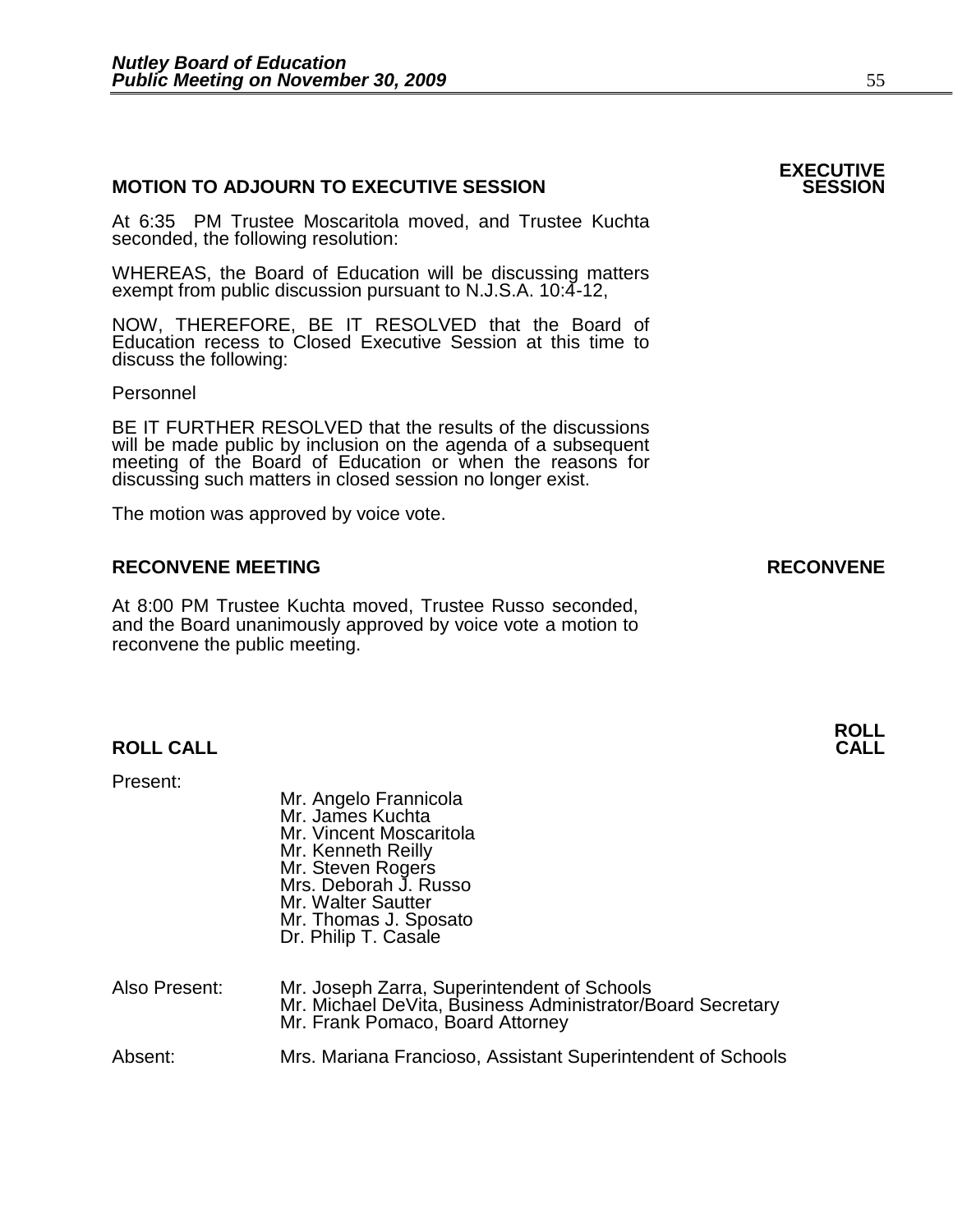### **HEARING OF CITIZENS**

Resident Mike Russo asked about the qualifications of the Interim Business Administrator/Board Secretary.

#### **RESOLUTION:**

# **APPOINTMENT – INTERIM BUSINESS ADMINISTRATOR/ BOARD SECRETARY**

Trustee Frannicola moved, and Trustee Sposato seconded, the following resolution. Upon being put to a roll call vote the resolution was unanimously approved.

BE IT RESOLVED that the Board of Education approves the appointment of Karen Yeamans as Interim Business Administrator/Board Secretary effective December 2, 2009 at an interim rate of \$550 per day.

# **MOTION TO ADJOURN TO EXECUTIVE SESSION**

At 8:22 PM Trustee Kuchta moved, and Trustee Reilly seconded, the following resolution:

WHEREAS, the Board of Education will be discussing matters exempt from public discussion pursuant to N.J.S.A. 10:4-12,

NOW, THEREFORE, BE IT RESOLVED that the Board of Education recess to Closed Executive Session at this time to discuss the following:

#### Personnel

BE IT FURTHER RESOLVED that the results of the discussions will be made public by inclusion on the agenda of a subsequent meeting of the Board of Education or when the reasons for discussing such matters in closed session no longer exist.

The motion was approved by voice vote.

#### **RECONVENE MEETING RECONVENE**

At 8:50 PM Trustee Kuchta moved, Trustee Frannicola seconded, and the Board unanimously approved by voice vote a motion to reconvene the public meeting.

President Casale added himself and Trustee Sposato to the Negotiations Committee.

**EXECUTIVE**